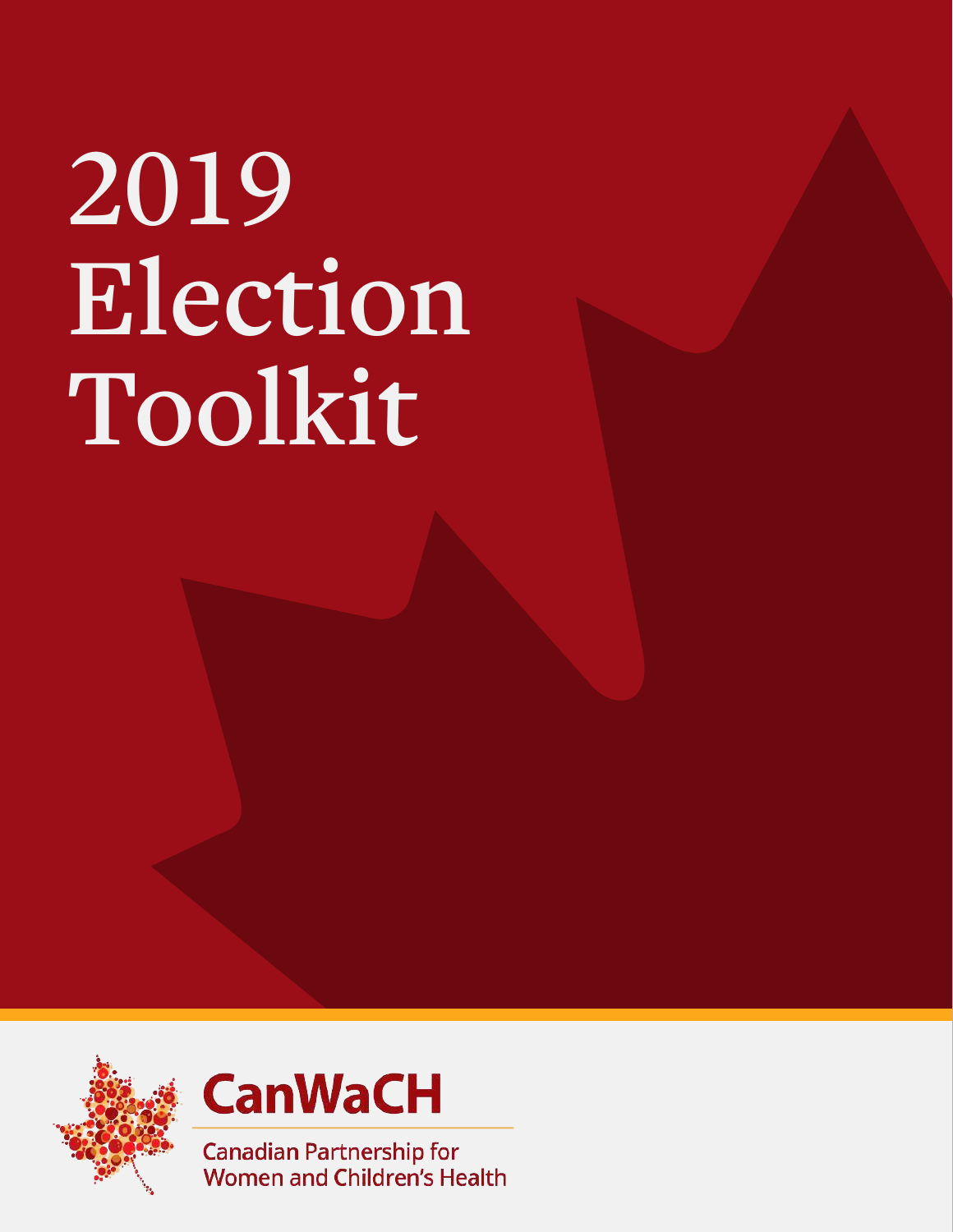## **Introduction**

The federal election is fast approaching. You want to have your voice heard among your audiences and supporters but you want to act appropriately and in accordance with Canada's election laws. You can do both! CanWaCH has prepared this toolkit to support member organizations in sharing and talking about their work and Canada's leadership in global health during the federal election.

There is definitely an appetite among Canadians to discuss the important issue of global health. The **CanWaCH 2019 public opinion survey** found that 76% of Canadians agree we have a duty to support the improvement of health, education and economic opportunity for the world's poorest and most marginalized people. In a non-partisan way, we can ensure that all candidates and elected officials know that Canadians want to see Canada as a leader in women and children's health!

What follows are some useful tools to help you advance the conversation around global health in your digital and physical communities and across the country. If you have questions or need additional support, reach out to info@CanWaCH.ca.

#### **Important Actions to Avoid**

It is recommended that you avoid referencing, endorsing and/or opposing specific parties or candidates or their views and policies in your organization's outreach during the election campaign. There are even some important cautions around speaking about an election issue, such as global health, especially if you are paying to 'boost' social media posts or undertaking any other form of paid advertising digitally or in print. You must register immediately as a third party if you incur costs of \$500 or more on activities in relation to the election. You should carefully review Elections Canada rules on Third Parties before your engagement during this election campaign. When in doubt, and as best practice, you should seek legal counsel and/or consult with **Elections Canada**



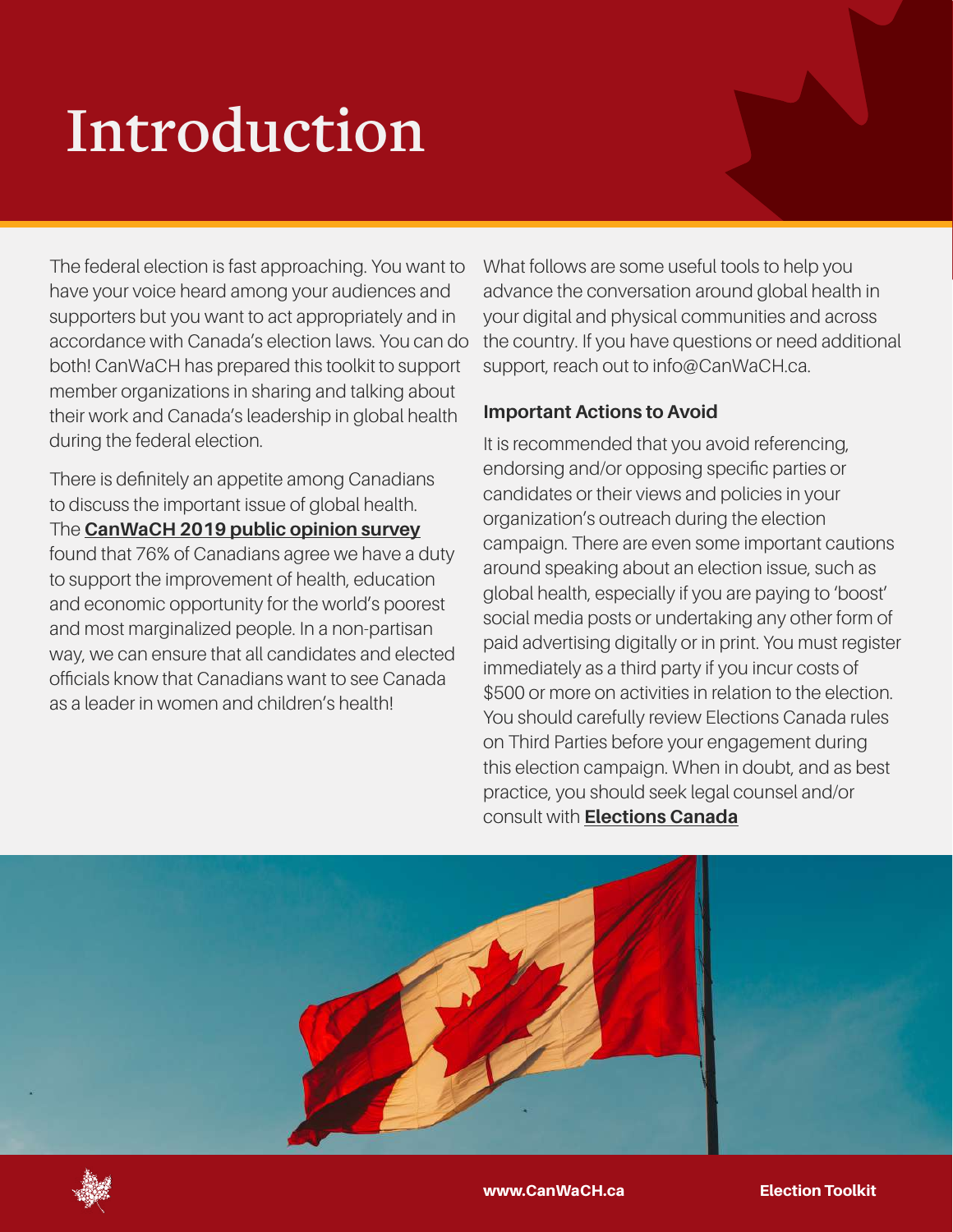### **Social Media**

**#CDNPOLI #ELXN43** Encourage your followers to continue to think and talk about Canada's role in global health during the election. **Click here** for shareable graphics you can download and post on Facebook, Twitter, or Instagram. We will also be posting these to CanWaCH social media channels. Use the following sample posts to get started, or write your own. Where appropriate, you can add hashtags like #CdnPoli and #Elxn43.



- **• Want to talk to federal candidates about the health, rights and wellbeing of women and children globally during this election? Here are some questions you can use the next time a candidate knocks on your door. (USE THE PROVIDED QUESTION SHAREABLE)**
- **• It's time to vote, Canada! Take a moment to consider where the parties and candidates stand on global health for women and children.**
- **• Canada has long championed the health, rights, and wellbeing of women and children around the world. During this federal election, find out where your candidates stand on this important legacy.**
- **• 81% of Canadians agree that Canada should do its fair share to help developing countries. This election, tell your candidates that you support Canada's proud tradition of investment in women and children's health and rights around the world.**



- **• 90% of Canadians agree that when developing countries are more stable places to live and work, we all benefit. This election, tell your candidates that you support Canada's proud tradition of investment in women and children's health and rights around the world.**
- **• 76% of Canadians agree that we have a duty to support the improvement of health, education, and economic opportunity for the world's poorest and most marginalized people. Find out what the parties and your candidates have to say.**
- **• Nearly 8 in 10 Canadians agree that Canada should continue to fund programs that improve sexual and reproductive health and rights for women and girls in developing countries — including access to safe abortion. Find out where the candidates and parties stand this election.**





**COPY AND**  PASTE OUR<br>SAMP OUR **SAMPLE POSTS**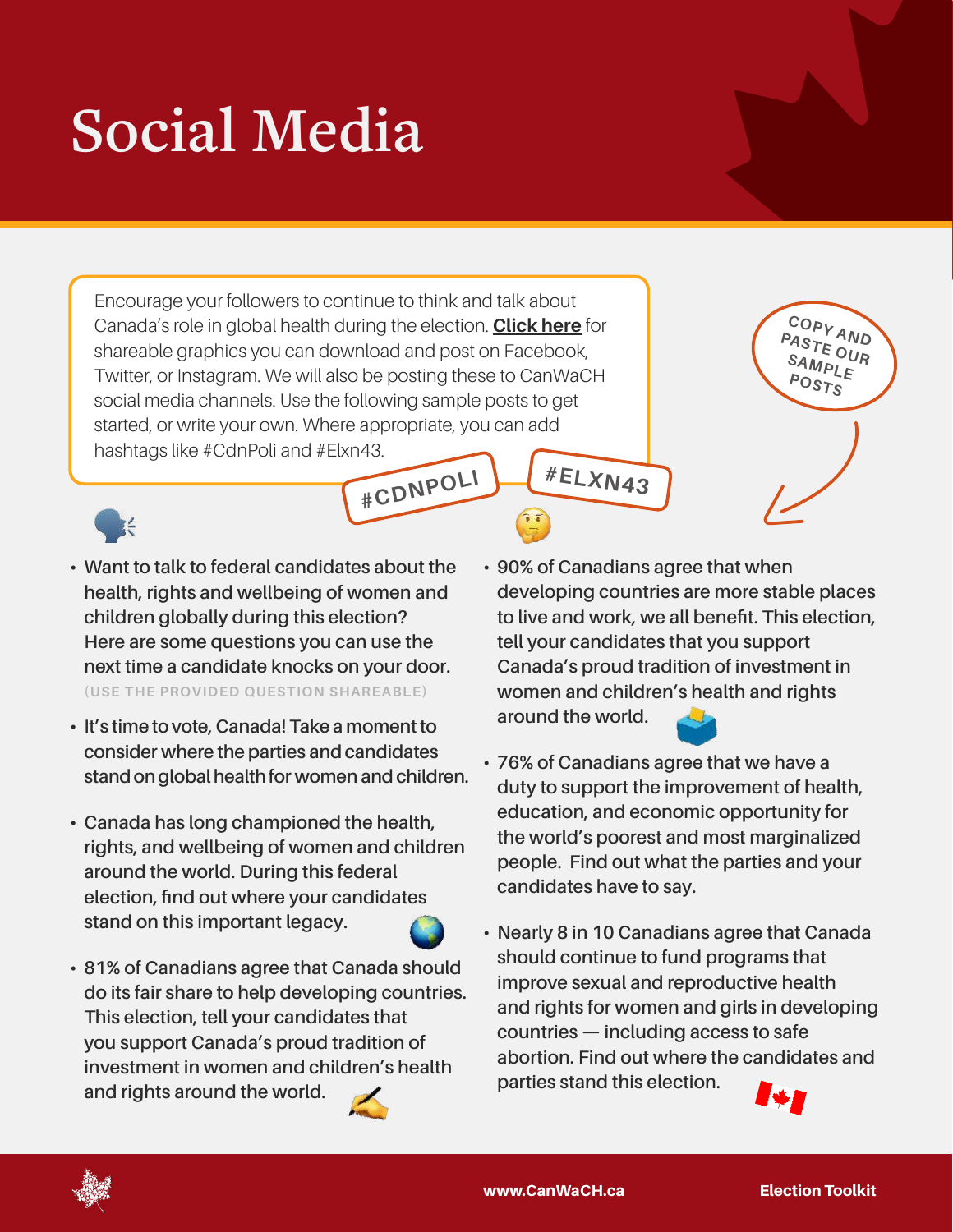#### **Get Inspired**



Social media is all about sharing. Here are a few accounts that are doing a great job of raising awareness for women and children in Canada and around the world. Follow them to inspire your digital activism, learn about different perspectives and experiences, and find great content to retweet and share.

**@CanWaCH @CanadaWD2019 @ResultsCda #VoteforEveryChild**